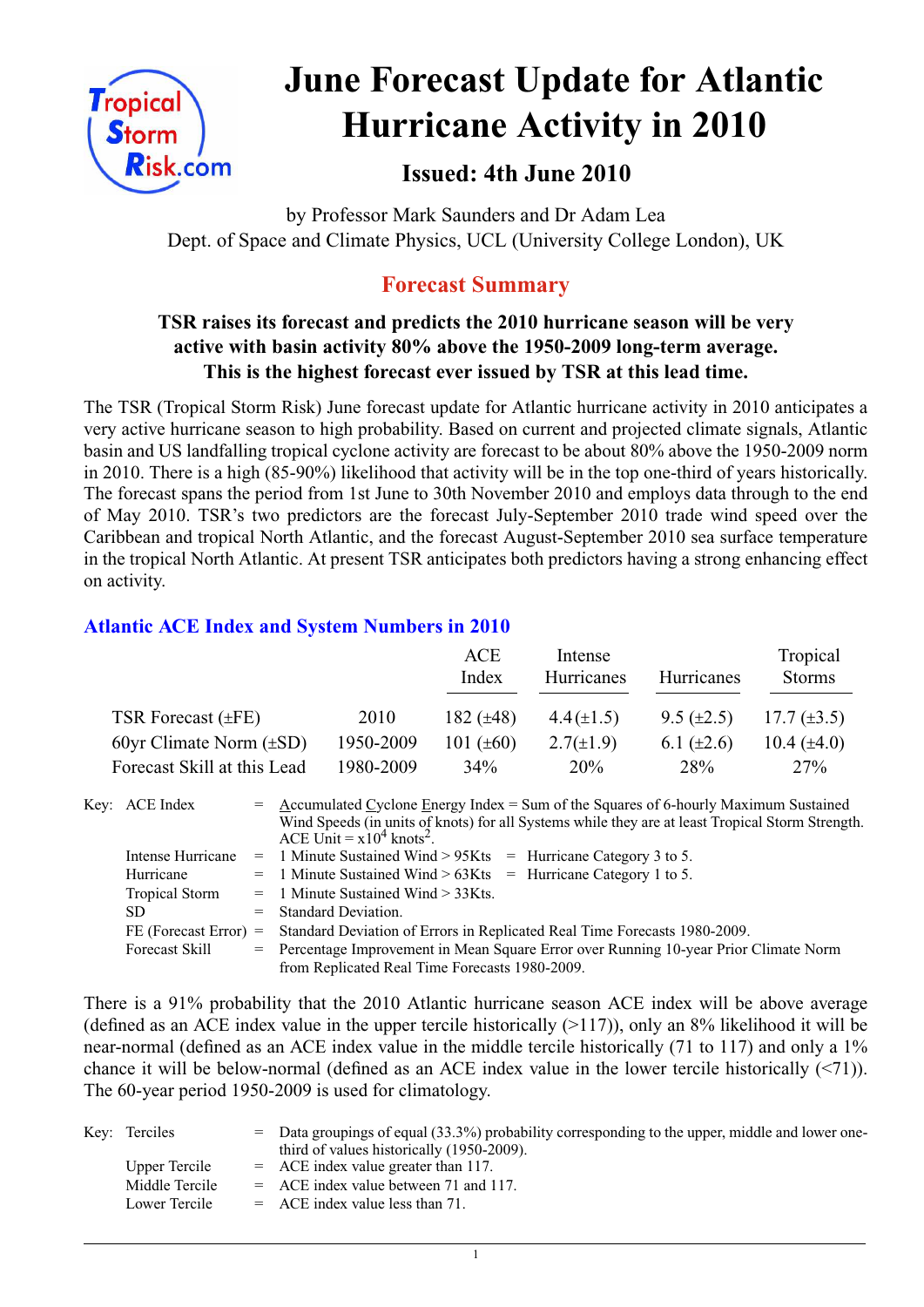#### **ACE Index & Numbers Forming in the MDR, Caribbean Sea and Gulf of Mexico in 2010**

|                              |           | ACE<br>Index   | Intense<br>Hurricanes | Hurricanes      | Tropical<br><b>Storms</b> |
|------------------------------|-----------|----------------|-----------------------|-----------------|---------------------------|
| TSR Forecast $(\pm FE)$      | 2010      | $157 (\pm 45)$ | $4.1(\pm 1.3)$        | 7.4 $(\pm 2.0)$ | 12.7 $(\pm 2.6)$          |
| 60yr Climate Norm $(\pm SD)$ | 1950-2009 | 79 $(\pm 58)$  | $2.4(\pm 1.8)$        | 4.3 $(\pm 2.4)$ | 7.1 $(\pm 3.3)$           |
| Forecast Skill at this Lead  | 1980-2009 | 37%            | 28%                   | 40%             | 40%                       |

The Atlantic hurricane Main Development Region (MDR) is the region  $10^{\circ}$ N -  $20^{\circ}$ N,  $20^{\circ}$ W -  $60^{\circ}$ W between the Cape Verde Islands and the Caribbean Lesser Antilles. A storm is defined as having formed within this region if it reached at least tropical depression status while in the area.

There is a 93% probability that in 2010 the MDR, Caribbean Sea and Gulf of Mexico ACE index will be above average (defined as an ACE index value in the upper tercile historically  $(>92)$ ), only a 6% likelihood it will be near-normal (defined as an ACE index value in the middle tercile historically (43 to 92) and only a 1% chance it will be below-normal (defined as an ACE index value in the lower tercile historically (<43)). The 60-year period 1950-2009 is used for climatology.

#### **USA Landfalling ACE Index and Numbers in 2010**

|                              |           | ACE<br>Index      | Hurricanes        | Tropical<br><b>Storms</b> |
|------------------------------|-----------|-------------------|-------------------|---------------------------|
| TSR Forecast $(\pm FE)$      | 2010      | 4.8 $(\pm 2.0)$   | 2.5 $(\pm 1.5)$   | 5.7 $(\pm 2.0)$           |
| 60yr Climate Norm $(\pm SD)$ | 1950-2009 | $2.5 \ (\pm 2.2)$ | $1.5 \ (\pm 1.3)$ | 3.2 $(\pm 2.0)$           |
| Forecast Skill at this Lead  | 1980-2009 | 18%               | 17%               | 10%                       |

| Key: ACE Index           | $=$ Accumulated Cyclone Energy Index $=$ Sum of the Squares of hourly Maximum     |
|--------------------------|-----------------------------------------------------------------------------------|
|                          | Sustained Wind Speeds (in units of knots) for all Systems while they are at least |
|                          | Tropical Storm Strength and over the USA Mainland (reduced by a factor of 6).     |
|                          | ACE Unit = $x10^4$ knots <sup>2</sup> .                                           |
| Landfall Strike Category | = Maximum 1 Minute Sustained Wind of Storm Directly Striking Land.                |
| <b>USA Mainland</b>      | $=$ Brownsville (Texas) to Maine.                                                 |

USA landfalling intense hurricanes are not forecast since we have no skill at any lead.

There is an 85% probability that in 2010 the USA landfalling ACE index will be above average (defined as a USA ACE index value in the upper tercile historically  $(>2.61)$ ), a 12% likelihood it will be nearnormal (defined as a USA ACE index value in the middle tercile historically (1.15 to 2.61) and only a 3% chance it will be below-normal (defined as a USA ACE index value in the lower tercile historically  $(\leq 1.15)$ ). The 60-year period 1950-2009 is used for climatology.

#### **Caribbean Lesser Antilles Landfalling Numbers in 2010**

|                              |                                                                                                                                                                  | ACE<br>Index                                                                                            | Intense<br>Hurricanes | Hurricanes      | Tropical<br><b>Storms</b> |
|------------------------------|------------------------------------------------------------------------------------------------------------------------------------------------------------------|---------------------------------------------------------------------------------------------------------|-----------------------|-----------------|---------------------------|
| TSR Forecast $(\pm FE)$      | 2010                                                                                                                                                             | 2.7 $(\pm 1.8)$                                                                                         | $0.4~(\pm 0.4)$       | $0.8 (\pm 0.5)$ | $1.8 (\pm 0.9)$           |
| 60yr Climate Norm $(\pm SD)$ | 1950-2009                                                                                                                                                        | 1.3 $(\pm 2.0)$                                                                                         | $0.2 \ (\pm 0.5)$     | $0.5 (\pm 0.7)$ | 1.1 $(\pm 1.0)$           |
| Forecast Skill at this Lead  | 1980-2009                                                                                                                                                        | 17%                                                                                                     | 15%                   | 27%             | $12\%$                    |
| Key: ACE Index               | $=$ Accumulated Cyclone Energy Index = Sum of the Squares of hourly Maximum<br>Sustained Wind Speeds (in units of knots) for all Systems while they are at least | Tropical Storm Strength and within the boxed region $(10^{\circ}N-18^{\circ}N,60^{\circ}W-63^{\circ}W)$ |                       |                 |                           |

| Landfall Strike Category | = Maximum 1 Minute Sustained Wind of Storm Directly Striking Land. |
|--------------------------|--------------------------------------------------------------------|
| Lesser Antilles          | = Island Arc from Anguilla to Trinidad Inclusive.                  |

(reduced by a factor of 6). ACE Unit =  $x10^4$  knots<sup>2</sup>.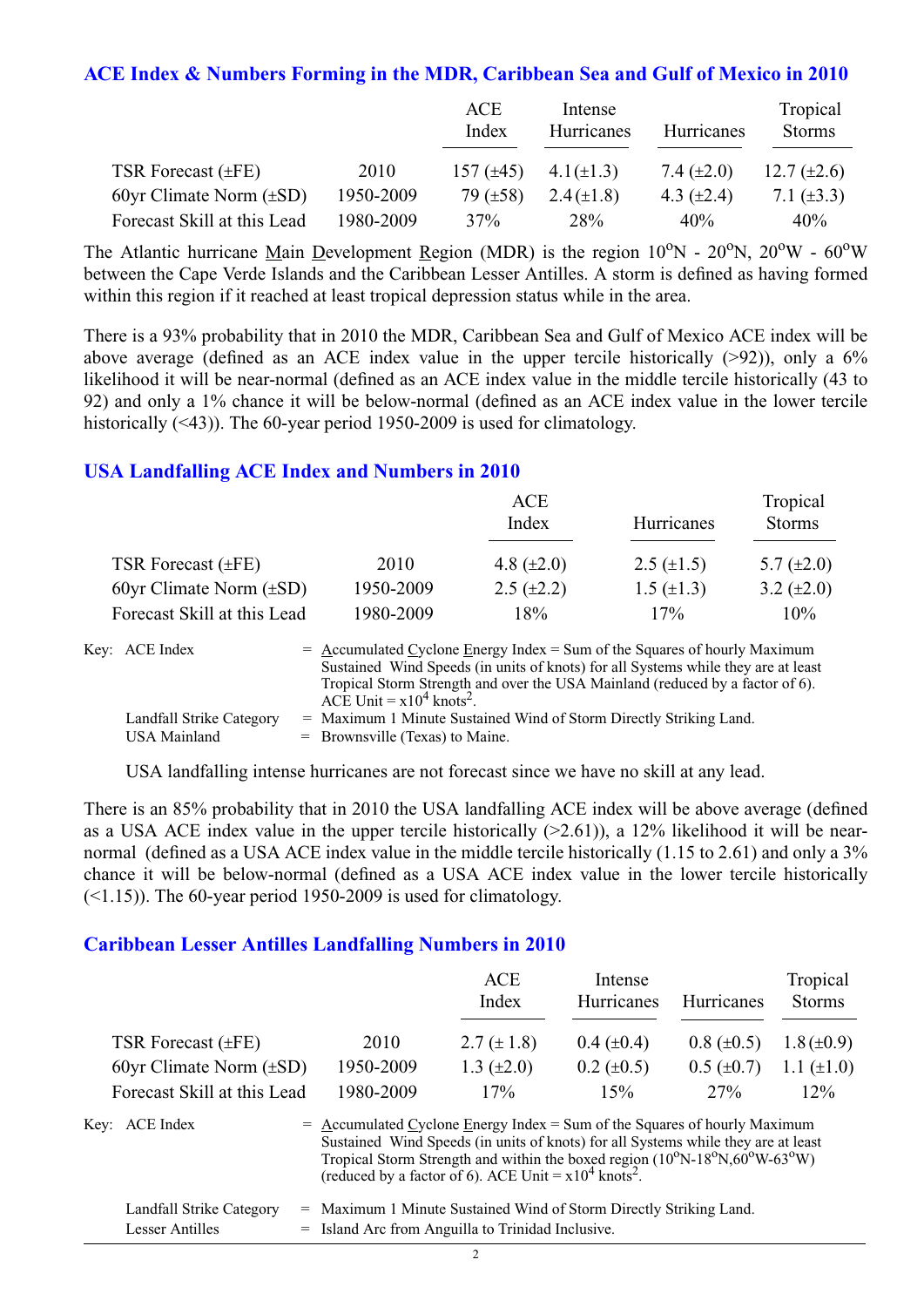#### **Key Predictors for 2010**

The key factors behind the TSR forecast for an above-average hurricane season in 2010 are the anticipated strong enhancing effect of July-September forecast trade winds at 925mb height over the Caribbean Sea and tropical North Atlantic region (7.5°N - 17.5°N, 30°W - 100°W), and of August-September forecast sea surface temperature (SST) for the Atlantic MDR ( $10^{\circ}$ N -  $20^{\circ}$ N,  $20^{\circ}$ W -  $60^{\circ}$ W). The current forecasts for these predictors are  $1.21 \pm 0.64$  ms<sup>-1</sup> (up from the April forecast value of  $0.81\pm0.79$  ms<sup>-1</sup>) weaker than normal (1980-2009 climatology) and  $0.61\pm0.23$ °C (up from the April forecast value of  $0.42 \pm 0.27$ °C) warmer than normal (1980-2009 climatology). The forecast skills (assessed for the period 1980-2009) for these predictors at this lead are 47% and 44% respectively. The TSR forecast has increased since early April 2010 due to a combination of tropical Pacific SSTs now forecast to be cooler than thought previously and to Atlantic MDR SSTs now forecast to be warmer than thought previously.

The July-September trade wind speed influences cyclonic vorticity (the spinning up of storms) in the main hurricane track region. The August-September MDR SST provides heat and moisture to power incipient storms in the main track region.

#### **The Precision of Seasonal Hurricane Forecasts**

The 2004, 2005 and 2008 North Atlantic and U.S. landfalling hurricane seasons were all predicted to have 'high activity' (i.e. within the top one third of years historically) to high (65-70%) probability from the previous December. However, the extended range forecasts for the 2006, 2007 and 2009 hurricane seasons proved less impressive. The precision of seasonal Atlantic hurricane forecasts as a function of issue time is assessed over many years in this recent article:

Saunders, M. A., Winds of change, *Post Magazine Risk Report*, pp28-29, 9 November 2006, http://www.tropicalstormrisk.com/docs/Hurricanes-Post09112006.pdf

#### **Further Information and Next Forecast**

Further information about TSR forecasts, verifications and hindcast skill as a function of lead time may be obtained from the TSR web site *http://www.tropicalstormrisk.com*. The next TSR forecast update for the 2010 Atlantic hurricane season will be issued on the 6th July 2010.

#### **Appendix - Predictions from Previous Months**

#### **1. Atlantic ACE Index and System Numbers**

| <b>Atlantic ACE Index and System Numbers 2010</b> |                     |                                    |                  |                              |                   |  |  |
|---------------------------------------------------|---------------------|------------------------------------|------------------|------------------------------|-------------------|--|--|
|                                                   | <b>ACE</b><br>Index | Named<br>Tropical<br><b>Storms</b> | Hurricanes       | Intense<br><b>Hurricanes</b> |                   |  |  |
| Average Number $(\pm SD)$ (1950-2009)             |                     | 101 $(\pm 60)$                     | $10.4 (\pm 4.0)$ | $6.1 (\pm 2.6)$              | $2.7 \ (\pm 1.9)$ |  |  |
| TSR Forecasts (±FE)                               | 4 Jun 2010          | 182 $(\pm 48)$                     | $17.7 (\pm 3.5)$ | $9.5 (\pm 2.5)$              | 4.4 $(\pm 1.5)$   |  |  |
|                                                   | 9 Apr 2010          | 159 $(\pm 58)$                     | $16.3 (\pm 4.1)$ | $8.5 (\pm 2.8)$              | 4.0 $(\pm 1.7)$   |  |  |
|                                                   | 7 Dec 2009          | 135 $(\pm 59)$                     | 13.9 $(\pm 4.9)$ | 7.4 $(\pm 3.1)$              | $3.4 \ (\pm 1.8)$ |  |  |
| <b>CSU</b> Forecasts                              | 2 Jun 2010          | 185                                | 18               | 10                           | 5                 |  |  |
|                                                   | 7 Apr 2010          | 150                                | 15               | 8                            | $\overline{4}$    |  |  |
|                                                   | 9 Dec 2009          | 100-162                            | $11 - 16$        | $6 - 8$                      | $3 - 5$           |  |  |
| <b>NOAA</b> Forecast                              | 27 May 2010         | 136-236                            | 14-23            | $8 - 14$                     | $3 - 7$           |  |  |